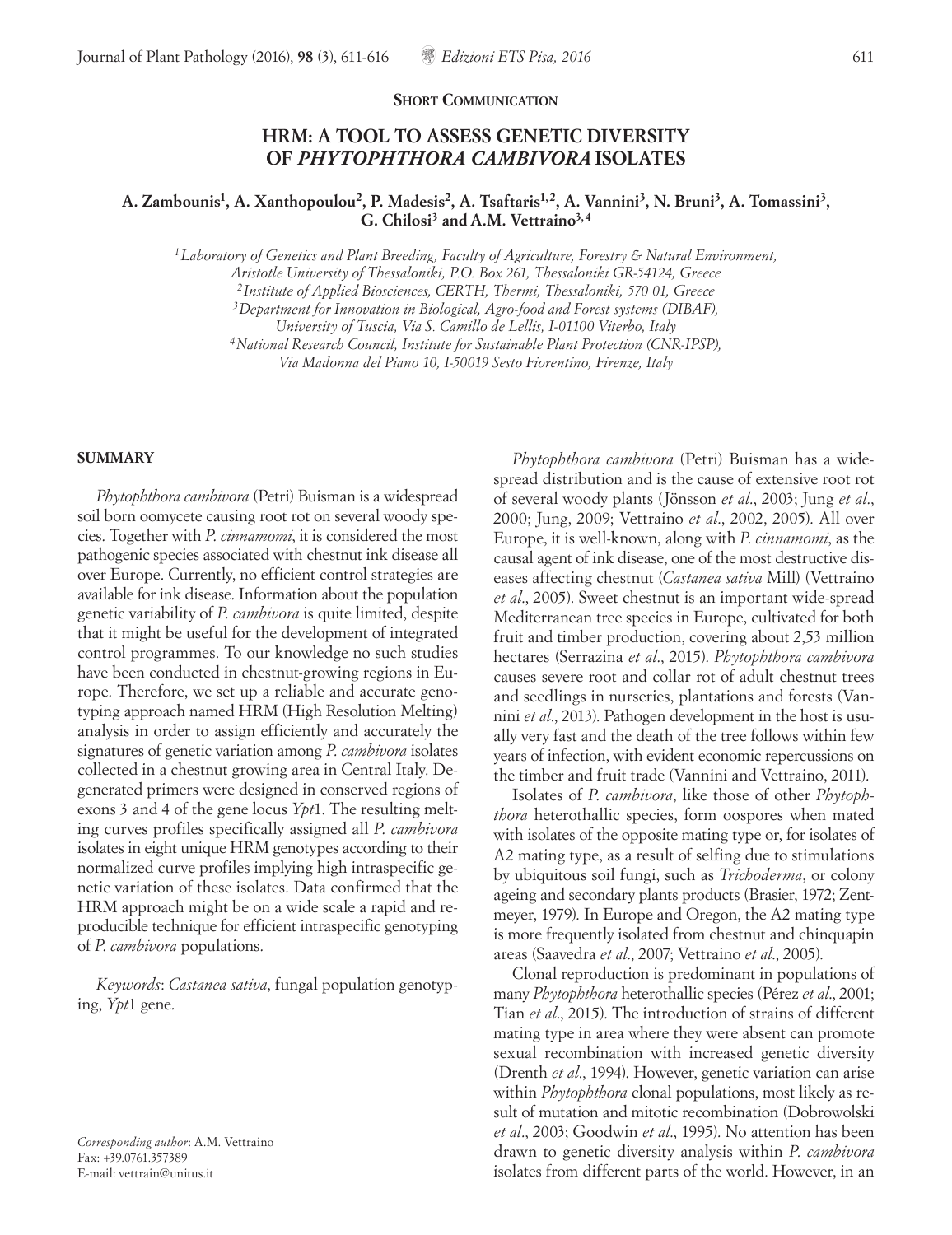Table 1. Collection IDs numbers, source and HRM genotypes of *P*. *cambivora* isolates.

| <b>Collection ID</b><br>number | Source                | <b>Collection Site</b> | <b>HRM</b><br>genotypes |
|--------------------------------|-----------------------|------------------------|-------------------------|
| P95                            | C. sativa rhizosphere | Rieti (Italy)          | $Pc-1$                  |
| P <sub>96</sub>                | C. sativa rhizosphere | Rieti (Italy)          | $Pc-1$                  |
| P <sub>105</sub>               | C. sativa rhizosphere | Rieti (Italy)          | $Pc-1$                  |
| P98                            | C. sativa rhizosphere | Rieti (Italy)          | $Pc-2$                  |
| P <sub>142</sub>               | C. sativa rhizosphere | Rieti (Italy)          | $Pc-2$                  |
| P <sub>102</sub>               | C. sativa rhizosphere | Rieti (Italy)          | $Pc-3$                  |
| P <sub>104</sub>               | C. sativa rhizosphere | Rieti (Italy)          | $Pc-3$                  |
| P <sub>128</sub>               | C. sativa rhizosphere | Rieti (Italy)          | $Pc-4$                  |
| P <sub>14</sub> 3              | C. sativa rhizosphere | Rieti (Italy)          | $Pc-4$                  |
| P <sub>90</sub>                | C. sativa rhizosphere | Rieti (Italy)          | $Pc-5$                  |
| P92                            | C. sativa rhizosphere | Rieti (Italy)          | $Pc-6$                  |
| P <sub>109</sub>               | C. sativa rhizosphere | Rieti (Italy)          | $Pc-7$                  |
| P <sub>120</sub>               | C. sativa rhizosphere | Rieti (Italy)          | $Pc-8$                  |

isozyme study variation among isolates of *P*. *cambivora*  has been reported by Oudemans and Coffey (1991). The knowledge of the genetic variability present in *P*. *cambivora* populations and how it affects the pathogen's capacity to cause disease, can ensure that chestnut breeding programmes use appropriate pathogen isolates for screening germplasms, as suggested for other Phytophthoras (Cooke *et al*., 2012; Li *et al*., 2012).

The aim of the current investigation was to evaluate the use of the High Resolution Melting (HRM) approach in order to screen for *Ypt*1 gene mutations in *P*. *cambivora* isolates. This quantitative technique exploits the dissociation of double to single stranded DNA by escalating temperatures resulting in a homogenously intercalated fluorescent dye release (Reed and Wittwer, 2004). HRM has already been employed for fungal genotyping and differentiation (Zambounis *et al*., 2015a) such as among *Fusarium oxysporum* formae speciales (Ganopoulos *et al*., 2012) or within and among rot-related species of the *Alternaria* complex (Zambounis *et al*., 2015b). In addition, HRM has been used for population genetics analyses of the nut rot agent of chestnut *Gnomoniopsis castaneae* in Europe (Sillo *et al*., 2016). The ras-related protein *Ypt*1 gene is a promising locus for phylogenetics and species differentiation because of the highly polymorphic nature of its non-coding regions (König *et al*., 2015; Meng and Wang, 2010; Schena and Cooke, 2006; Schena *et al*., 2008).

In this primary study, a total of 13 isolates of *P*. *cambivora* (Collection of the Laboratory of Mycology and Forest Pathology, DIBAF, University of Tuscia, Italy), from chestnut growing areas in Central Italy, were analysed (Table1). These isolates were grown on carrot broth 20% (w/v) for one week at 20°C (Vettraino *et al*., 2012). Genomic DNA was extracted from mycelia using the Qiagen DNeasy Plant Mini Kit (Qiagen, Milan, Italy) according to the manufacturer's protocols. DNA extracts were quantified using the Qubit Quantitation Kit (Life technologies, Monza, Italy). *Phytophthora* species-specific degenerated primers (YPh6F: GAGYTACATCTCGACCATYGG and

YPh10R: TCTTGCCGTCCARCTCRAT) were designed in conserved regions of exons 3 and 4 of the *Ypt*1 gene locus, using the Primer 3 software (Rozen and Skaletsky, 2000). The sizes of all PCR products were expected to be approximately 130 bp.

All HRM reactions, after optimization of the DNA and  $MgCl<sub>2</sub> concentrations, were performed in a final volume$ of 15μl using a Rotor-Gene 6000 real-time 5P HRM PCR Thermocycler (Corbett Research, Sydney, Australia) and contained 20 ng of fungal genomic DNA,  $2.5 \text{ mM } MgCl_2$ , 0.2mM of each dNTPs, 300nM of each degenerated primer, 1.5mM Syto®green fluorescent nucleic acid stain, and 1U Kapa Taq DNA polymerase (Kapa Biosystems). Reactions were conducted at an initial denaturing step of 95°C for 3min, followed by 35 cycles of 95°C for 20 s, 55°C for 45s and 72°C for 50s, with a final extension step of 72°C for 2min. The fluorescent HRM data were acquired at the end of each extension step. Before HRM reactions, all products were denatured at 95°C for 5 s and then annealed at 50°C for 30 s in order to create the respective DNA duplexes. The HRM analysis was performed three times, using  $ddH<sub>2</sub>0$  as a negative control; all PCR products were visualized in agarose gel to confirm their expected amplicon sizes.

The HRM data were accurately interpreted by means of conventional derivative genotype plots for all 13 *P*. *cambivora* isolates, according to Hewson *et al*. (2009). Results were analyzed as fluorescence versus temperature graphs by Rotor-Gene Q software version 2.3.1 (QIAGEN, Bio-Analytica S.A, Greece) with normalized, temperatureshifted melting curves displayed as difference plot. The Pc-1 genotype normalization curve was assigned as a baseline. An average cut-off genotype confidence percentage (GCP) value of 90% among the three HRM runs was set for assigning isolates in an identical genotype. A GCP value of 100 indicates an exact genotyping match. In contrast, GCP values of zero are indicative of entirely distinct HRM profiles, implying existence of high genetic diversity among isolates, and consequently different HRM genotypes (Zambounis *et al*., 2015a).

All the samples showed amplification with the HRM primer set and produced specific melting profiles, consisting of one main defined peak (Fig.1A). After normalization and temperature shifting, a clear difference was evident among the samples (Fig. 1B). This difference was emphasized by using the fluorescence difference plots, where the curves for the samples were clustered around the baseline (Fig.1C).

Analysis of the normalized HRM curves produced with the *Ypt*1 marker revealed that all isolates could easily be distinguished. Furthermore, closer examination of the *P*. *cambivora* curves, with the curve of strain P95 (Pc-1 genotype) as the baseline, revealed part of the curve sitting outside the 90% CI (confidence interval) curve, suggesting that a significant number of examined *P*. *cambivora* isolates via the HRM curves are indeed different (Fig. 1C).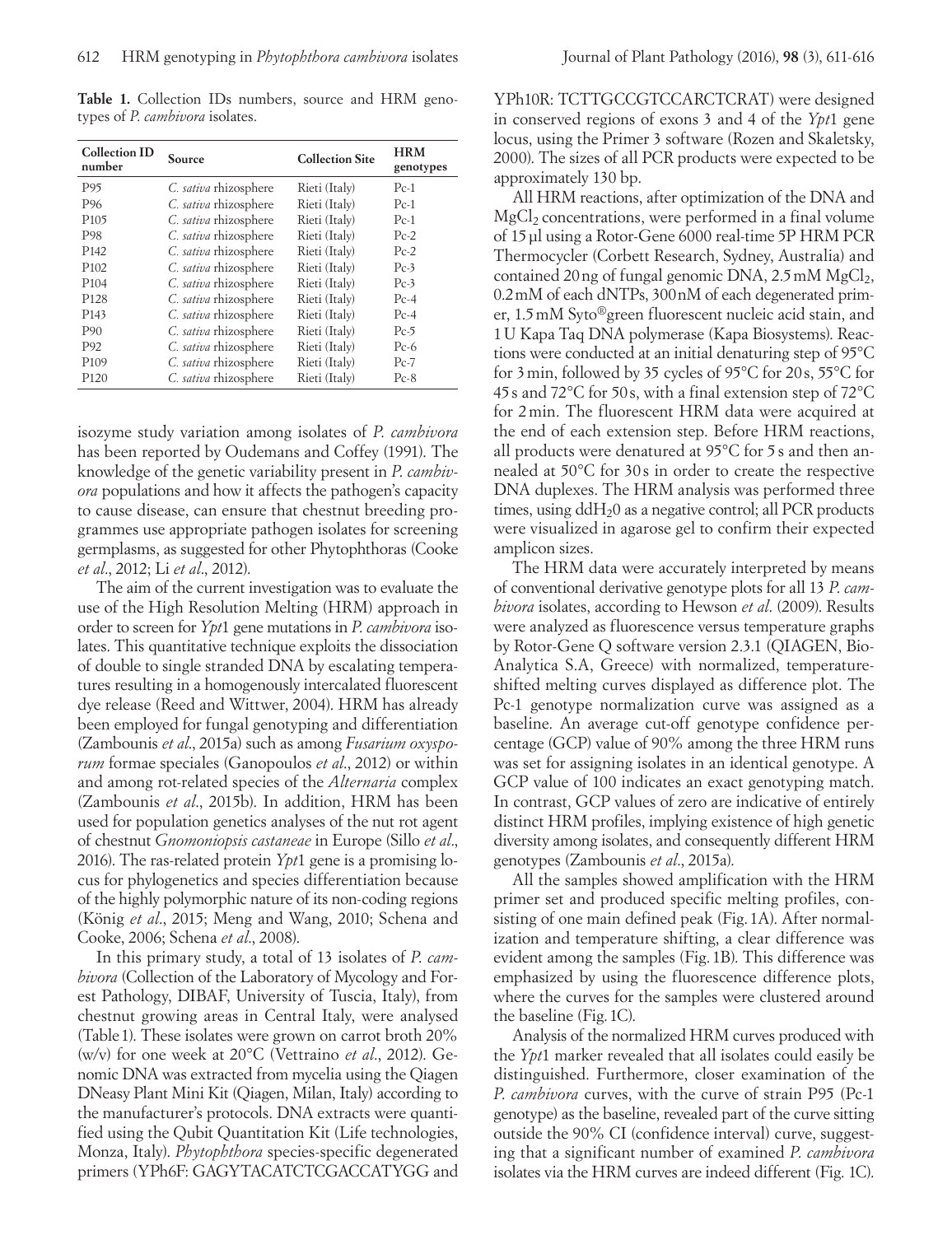

**Fig. 1.** A. Conventional melting curve profiles of the *Ypt*1 gene locus. B. Genotypes normalized profiles of the eight assigned *P*. *cambivora* genotypes developed by the HRM analysis. C. Difference graphs of representative samples of these *P*. *cambivora* genotypes assigning Pc-1 as a normalized reference genotype. The HRM profiles of all the other seven genotypes were compared to this normalized reference Pc-1 genotype. *P*. *cambivora* genotypes were assigned using a cut-off GCP value of 90%.

*Phytophthora cambivora* isolates were assigned to eight different genotypes. Each of these eight genotypes profiles was represented by different melting curve peak (Tm) values. The Tm values among these genotypes ranged from 78.70 $\pm$ 0.1°C (Pc-1) up to 91.50 $\pm$ 0.1°C (Pc-6). The Pc-1 genotype was the most popular containing the isolates P95, P96, P105. The genotypes Pc-2, Pc-3, and Pc-4 consisted of each two isolates. Finally, isolates P90, P92, P109 and P120 were allocated to separate genotypes Pc-5, Pc-6, Pc-7, Pc-8, respectively (Table 1).

Despite the importance of *P*. *cambivora* and the fact that much survey work on distribution and resistance has been carried out, studies of its molecular diversity have been limited (Oudemans and Coffey, 1991). A better understanding of pathogen population dynamics will contribute to more durable disease management strategies. However, genotyping pathogen populations pose several challenges, including the choice of the proper markers. In fact, their resolution should be sufficiently high to discriminate multilocus genotypes (MLGs) and also identify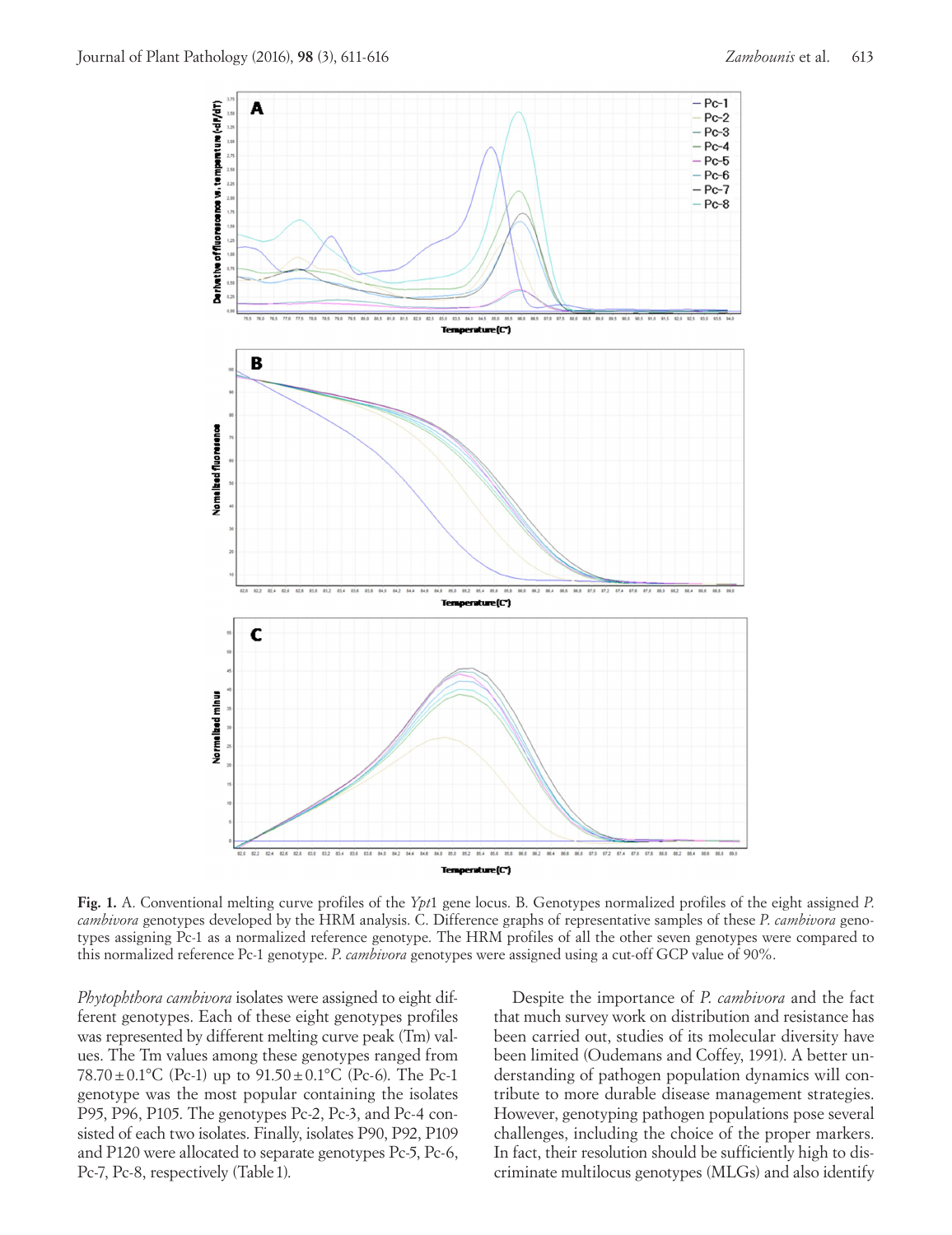sub-clonal variation. The level of genetic variability in Phytophthoras has been evaluated by a number of studies using various molecular markers. In the past, AFLP markers, simple sequence repeats (SSRs), RAPD analysis have been used to evaluate the genotypic variation of several Phytophthoras (Cooke *et al*., 2005; Mahuku *et al*., 2000; Mascheretti *et al*., 2008). The availability of entire genome sequences for an increasing number of species has provided novel opportunities to identify and evaluate potential SSR markers identified by computational tools (Biasi *et al*., 2015; Garnica *et al*., 2006; Lees *et al*., 2006; Li *et al*., 2013). Recent advance of genotyping-by-sequencing (GBS) methods are assigning them as less expensive and thus, are increasingly used for population genetic studies (Davey *et al*., 2011; Elshire *et al*., 2011; Lu *et al*., 2013). Additionally, advents of genome-wide approaches such as next generation sequencing enable the study of genetic variation in Phytophthoras (Quinn *et al*., 2013; Vannini *et al*., 2013; Vettraino *et al*., 2012). However, due to the complexity of analyzing large data sets, such applications may require substantial time, expertise, and computational resources. HRM-based genotyping techniques are promising alternatives in order to investigate the genetic diversity among fungi species and populations. HRM techniques are rapid, simple, and of low-cost compared with the others genotyping approaches (Athamanolap *et al*., 2014; Cousins *et al*., 2012; Sillo *et al*., 2016; Zambounis *et al*., 2015a).

In conclusion, in this primary study, we optimized the HRM method for the accurate genotyping of *P*. *cambivora* isolates collected from a chestnut growing area in Central Italy. The analysis, focused on only 13 isolates and the ras-related protein gene *Ypt*1, revealed a high variability among these isolates. Thus, HRM analysis using the *Ypt*1 locus is capable to detect intraspecific genetic variation. Using a larger population size and a multigene approach, this method has the potential to be employed to evaluate the intraspecific genetic variation of *P*. *cambivora* populations from different populations.

#### **ACKNOWLEDGEMENTS**

The authors would like to acknowledge networking support by the COST Action FP1401 and to thank the two anonymous reviewers for their constructive comments that considerably improved the manuscript.

### **REFERENCES**

- Athamanolap P., Parekh V., Fraley S.I., Agarwal V., Shin D.J., Jacobs M.A., Wang T.H., Yang S., 2014. Trainable high resolution melt curve machine learning classifier for large-scale reliable genotyping of sequence variants. *PLoS One* **9**: e109094.
- Biasi A., Martin F., Schena L., 2015. Identification and validation of polymorphic microsatellite loci for the analysis of

*Phytophthora nicotianae* populations. *Journal of Microbiological Methods* **110**: 61-67.

- Brasier C.M., 1972. Observations on the sexual mechanism in *Phytophthora palmivora* and related species. *Transactions of the British Mycological Society* **58**: 237-251.
- Cooke D.E.L., Jung T., Williams N.A., Schubert R., Oßwald W., Duncan J., 2005. Genetic diversity of European populations of the oak fine-root pathogen *Phytophthora quercina*. *Forest Pathology* **35**: 1-14.
- Cooke D.E., Cano L.M., Raffaele S., Bain R.A., Cooke L.R., Etherington G.J., Deahl K.L., Farrer R.A., Gilroy E.M., Goss E.M., Grünwald N.J., Hein I., MacLean D., McNicol J.W., Randall E., Oliva R.F., Pel M.A., Shaw D.S., Squires J.N., Taylor M.C., Vleeshouwers V.G., Birch P.R., Lees A.K., Kamoun S., 2012. Genome analyses of an aggressive and invasive lineage of the Irish potato famine pathogen. *PLoS Pathogens* **8**: e1002940.
- Cousins M.M., Ou S.S., Wawer M.J., Munshaw S., Swan D., Magaret C.A., Mullis C.E., Serwadda D., Porcella S.F., Gray R.H., Quinn T.C., Donnell D., Eshleman S.H., Redd A.D., 2012. Comparison of a high-resolution melting assay to nextgeneration sequencing for analysis of HIV diversity. *Journal of Clinical Microbiology* **50**: 3054-3059.
- Davey J.W., Hohenlohe P.A., Etter P.D., Boone J.Q., Catchen J.M., Blaxter M.L., 2011. Genome-wide genetic marker discovery and genotyping using next-generation sequencing. *Nature Reviews Genetics* **12**: 499-510.
- Dobrowolski M.P., Tommerup I.C., Chearer B.L., O'Brien P.A., 2003. Three clonal lineages of *Phytophthora cinnamomi* in Australia revealed by microsatellites. *Phytopathology* **93**: 695-704.
- Drenth A., Tas I.C.Q., Govers F., 1994. DNA fingerprinting uncovers a new sexually reproducing population of *Phytophthora infestans* in the Netherlands. *European Journal of Plant Pathology* **100**: 97-107.
- Elshire R.J., Glaubitz J.C., Sun Q., Poland J.A., Kawamoto K., Buckler E.S., Mitchell S.E., 2011. A robust, simple genotyping-by-sequencing (GBS) approach for high diversity species. *PLoS One* **6**: e19379.
- Ganopoulos I., Madesis P., Zambounis A., Tsaftaris A., 2012. High-resolution melting analysis allowed fast and accurate closed-tube genotyping of *Fusarium oxysporum* formae speciales complex. *FEMS Microbiology Letters* **334**: 16-21.
- Garnica D.P., Pinzon A.M., Quesada-Ocampo L.M., Bernal A.J., Barreto E., Grunwald N.J., Restrepo S., 2006. Survey and analysis of microsatellites from transcript sequences in *Phytophthora* species: frequency, distribution, and potential as markers for the genus. *BMC Genomics* **7**: 245.
- Goodwin S.B., Sujkowski L.S., Fry W.E., 1995. Rapid evolution of pathogenicity within clonal lineages of the potato late blight disease fungus. *Phytopathology* **85**: 669-676.
- Hewson K., Noormohammadi A.H., Devlin J.M., Mardani K., Ignjatovic J., 2009. Rapid detection and non-subjective characterisation of infectious bronchitis virus isolates using highresolution melt curve analysis and a mathematical model. *Archives of Virology* **154**: 649-660.
- Jönsson U., Lundberg L., Sonesson K., Jung T., 2003. First records of soilborne *Phytophthora* species in Swedish oak forests. *Forest Pathology* **33**: 175-179.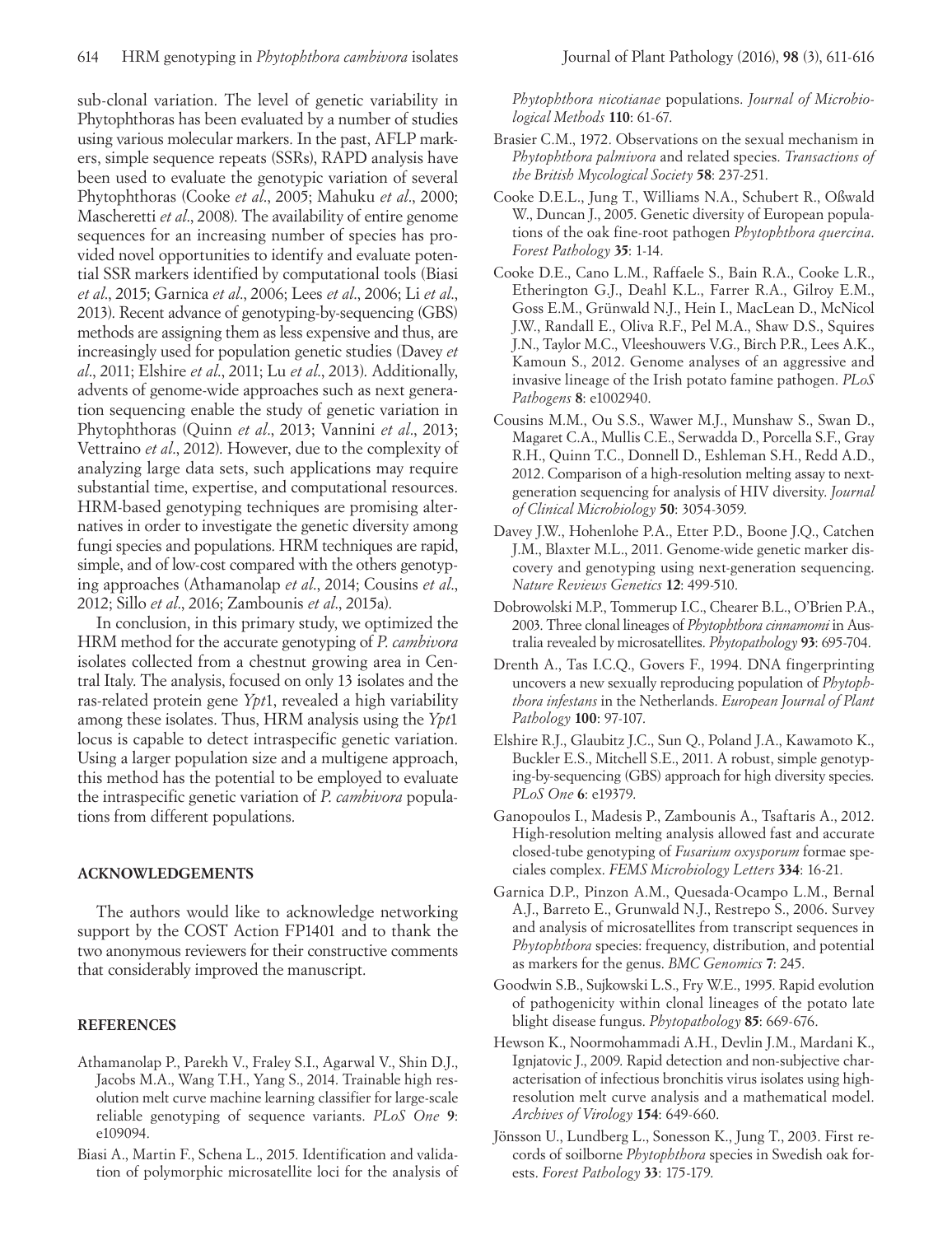- Jung T., 2009. Beech decline in Central Europe driven by the interaction between *Phytophthora* infections and climatic extremes. *Forest Pathology* **39**: 73-94.
- Jung T., Blaschke H., Osswald W., 2000. Involvement of soilborne *Phytophthora* species in Central European oak decline and the effect of site factors on the disease. *Plant Pathology* **49**: 706-718.
- König S., Schwenkbier L., Pollok S., Riedel M., Wagner S., Popp J., Weber K., Werres S., 2015. Potential of Ypt1 and ITS gene regions for the detection of *Phytophthora* species in a lab-on-a-chip DNA hybridization array. *Plant Pathology*  **64**: 1176-1189.
- Lees A.K., Wattier R., Shaw D.S., Sullivan L., Williams N.A., Cooke D.E.L., 2006. Novel microsatellite markers for the analysis of *Phytophthora infestans* populations. *Plant Pathology* **55**: 311-319.
- Li Y., van der Lee T.A.J., Evenhuis A., van den Bosch G.B.M., van Bekkum P.J., Förch M.G., van Gent-Pelzer M.P.E., van Raaij H.M.G., Jacobsen E., Huang S.W., Govers F., Vleeshouwers V.G.A.A., Kessel G.J.T., 2012. Population dynamics of *Phytophthora infestans* in the Netherlands reveals expansion and spread of dominant clonal lineages and virulence in sexual offspring. *G3: Genes, Genomes, Genetics* **2**: 1529-1540.
- Li Y., Cooke D.E.L., Jacobsenc E., van der Leed T., 2013. Efficient multiplex simple sequence repeat genotyping of the oomycete plant pathogen *Phytophthora infestans*. *Journal of Microbiological Methods* **92**: 316-322.
- Lu F., Lipka A.E., Glaubitz J., Elshire R., Cherney J.H., Casler M.D., Buckler E.S., Costich D.E., 2013. Switchgrass genomic diversity, ploidy, and evolution: novel insights from a network-based SNP discovery protocol. *PLoS Genetics* **9**: e1003215.
- Mahuku G., Peters R.D., Platt W., Daayf F., 2000. Random amplified polymorphic DNA (RAPD) analysis of *Phytophthora infestans* isolates collected in Canada during 1994 to 1996. *Plant Pathology* **49**: 252-260.
- Mascheretti S., Croucher P.J.P., Vettraino A.M., Prospero S., Garbelotto M., 2008. Reconstruction of the sudden oak death epidemic in California through microsatellite analysis of the pathogen *Phytophthora ramorum*. *Molecular Ecology* **17**: 2755-2768.
- Meng J., Wang Y., 2010. Rapid detection of *Phytophthora nicotianae* in infected tobacco tissues and soil samples based on its *Ypt1* gene. *Journal of Phytopathology* **158**: 1-7.
- Oudemans P., Coffey M.D., 1991. A revised systematics of twelve papillate *Phytophthora* species based on isozyme analysis. *Mycological Research* **95**: 1025-1046.
- Pérez W.G., Gamboa J.S., Falcon Y.V., Coca M., Raymundo R.M., Nelson R.J., 2001. Genetic structure of Peruvian populations of *Phytophthora infestans*. *Phytopathology* **91**: 956-965.
- Quinn L., O'Neill P.A., Harrison J., Paskiewicz K.H., McCracken A.R., Cooke L.R., Grant M.R., Studholme D.J., 2013. Genome-wide sequencing of *Phytophthora lateralis* reveals genetic variation among isolates from Lawson cypress (*Chamaecyparis lawsoniana*) in Northern Ireland. *FEMS Microbiology Letters* **344**: 179-185.
- Reed G.H., Wittwer C.T., 2004. Sensitivity and specificity of single-nucleotide polymorphism scanning by high-resolution melting analysis. *Clinical Chemistry* **50**: 1748-1754.
- Rozen S., Skaletsky H., 2000. Primer3 on the WWW for general users and for biologist programmers. *Methods in Molecular Biology* **132**: 365-386.
- Saavedra A., Goheen D.G., Hansen E.M., 2007. *Phytophthora cambivora* in Oregon forests causing lethal crown rot of golden chinquapin. *Forest Pathology* **37**: 409-419.
- Schena L., Cooke D.E.L., 2006. Assessing the potential of regions of the nuclear and mitochondrial genome to develop a 'molecular tool box' for the detection and characterization of *Phytophthora* species. *Journal of Microbiological Methods*  **67**: 70-85.
- Schena L., Duncan J.M., Cooke D.E.L., 2008. Development and application of a PCR based "molecular tool box" for the detection of *Phytophthora* species damaging forests and natural ecosystems. *Plant Pathology* **57**: 64-75.
- Serrazina S., Santos C., Machado H., Pesquita C., Vicentini R., Pais M.S., Sebastiana M., Costa R., 2015. Castanea root transcriptome in response to *Phytophthora cinnamomi* challenge. *Tree Genetics & Genomes* **11**: 6.
- Sillo F., Giordano L., Zampieri E., Lione G., De Cesare S., Gonthier P., 2016. HRM analysis provides insights on the reproduction mode and the population structure of *Gnomoniopsis castaneae* in Europe. *Plant Pathology*, doi: 10.1111/ppa.12571.
- Tian Y., Sun J., Li W., Wang G., Ma Y., Liu D., Quan J., Shan W., 2015. Dominance of a single clonal lineage in the *Phytophthora infestans* population from northern Shaanxi, China revealed by genetic and phenotypic diversity analysis. *Plant Pathology* **64**: 200-206.
- Vannini A., Vettraino A.M., 2011. *Phytophthora cambivora*. *Forest Phytophthoras* **1**: doi: 10.5399/osu/fp.1.1.1811.
- Vannini A., Bruni N., Tomassini A., Franceschini S., Vettraino A.M., 2013. Pyrosequencing of environmental soil samples reveals biodiversity of the *Phytophthora* resident community in chestnut forests. *FEMS Microbiology Ecology* **85**:433-442.
- Vettraino A.M., Barzanti G.P., Bianco M.C., Ragazzi A., Capretti P., Paoletti E., Luisi N., Anselmi N., Vannini A., 2002. Occurrence of *Phytophthora* species in oak stands in Italy and their association with declining oak trees. *Forest Pathology* **32**: 19-28.
- Vettraino A.M., Morel O., Perlerou C., Robin C., Diamandis S., Vannini A., 2005. Occurrence and distribution of *Phytophthora* species in European chestnut stands, and their association with Ink disease and crown decline. *European Journal of Plant Pathology* **111**: 169-180.
- Vettraino A.M., Bonants P., Tomassini A., Bruni N., Vannini A., 2012. Pyrosequencing as a tool for the detection of *Phytophthora* species: error rate and risk of false molecular operational taxonomic units. *Letters in Applied Microbiology*  **55**: 390-396.
- Zambounis A., Ganopoulos I., Chatzidimopoulos M., Tsaftaris A., Madesis P., 2015a. High-resolution melting approaches towards plant fungal molecular diagnostics. *Phytoparasitica*  **43**: 265-272.
- Zambounis A., Xanthopoulou A., Karaoglanidis G., Tsaftaris A., Madesis P., 2015b. A new accurate genotyping HRM